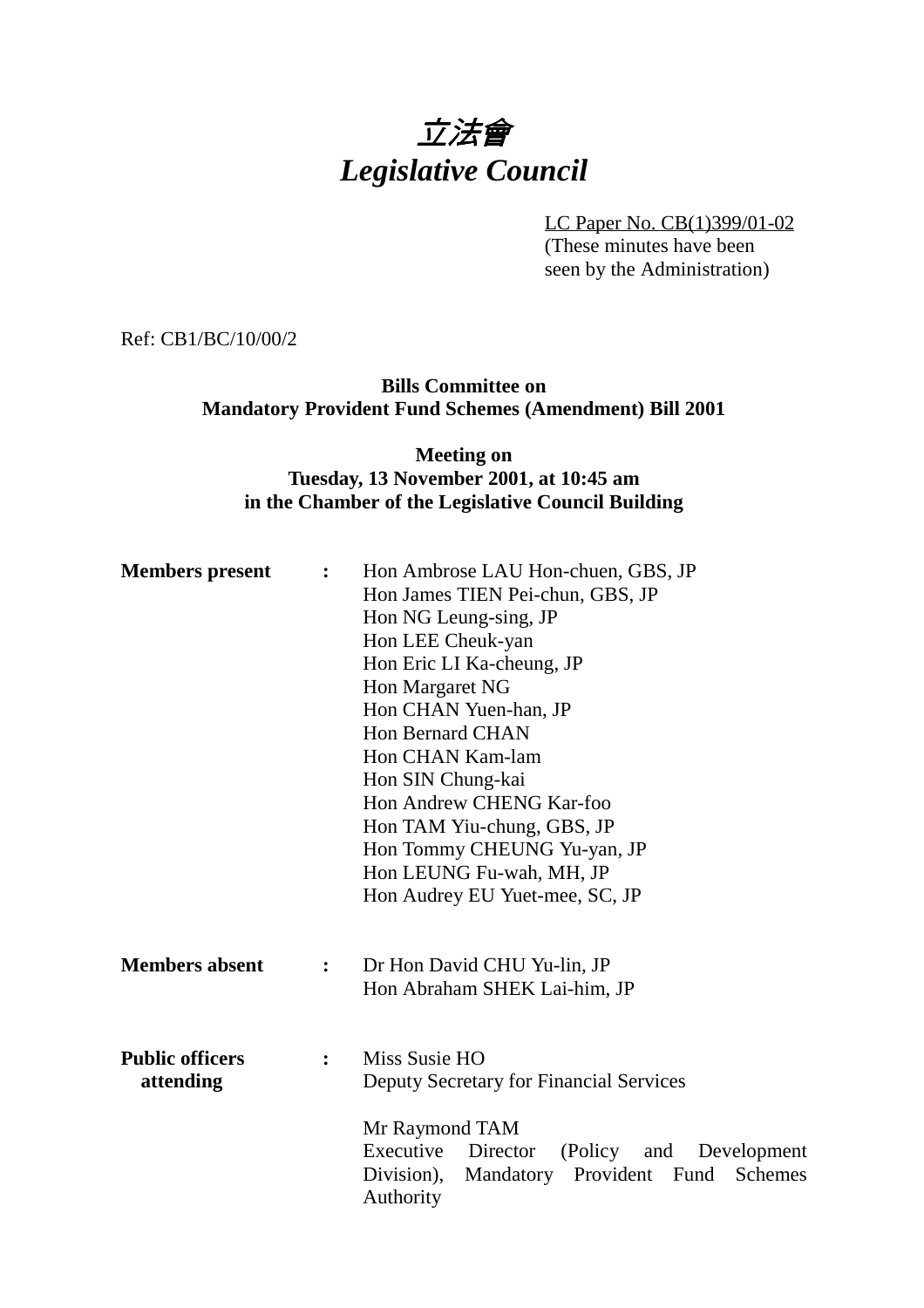|                                    |                | Mr Geoffrey FOX<br><b>Senior Assistant Law Draftsman</b><br>Ms Lonnie NG<br><b>Senior Government Counsel</b>                                                                                                                                                                                                                                                                                                                                                                                                                                                                                                                                                      |
|------------------------------------|----------------|-------------------------------------------------------------------------------------------------------------------------------------------------------------------------------------------------------------------------------------------------------------------------------------------------------------------------------------------------------------------------------------------------------------------------------------------------------------------------------------------------------------------------------------------------------------------------------------------------------------------------------------------------------------------|
| <b>Attendance by</b><br>invitation |                | The Law Society of Hong Kong<br>Mr Duncan ABATE<br>Chairman of the Law Society's Retirement Schemes<br>Committee<br><b>Retirement Schemes Industry Group</b><br>(representing Hong Kong Investment Funds<br>Association, The Hong Kong Federation of Insurers<br>and Hong Kong Trustees' Association Limited)<br>Mr Douglas NAISMITH<br>Chairman, Retirement Schemes Industry Group<br>Mr Edward LAU<br>Representative, Retirement Schemes Industry Group<br>Mr Nicholas J. CROUCH<br>Representative, Retirement Schemes Industry Group<br>The Hong Kong Retirement Schemes Association<br>Mr Anthony GRIFFITHS<br>Secretary<br>Ms Cynthia CHUNG<br>Legal Adviser |
| <b>Clerk in attendance</b>         | $\ddot{\cdot}$ | <b>Miss Polly YEUNG</b><br>Chief Assistant Secretary (1)3                                                                                                                                                                                                                                                                                                                                                                                                                                                                                                                                                                                                         |
| <b>Staff in attendance</b>         | $\mathbf{r}$   | Miss Connie FUNG<br><b>Assistant Legal Adviser 3</b>                                                                                                                                                                                                                                                                                                                                                                                                                                                                                                                                                                                                              |

Ms Mabel CHAN Senior Assistant Secretary (1)4

 $\overline{a}$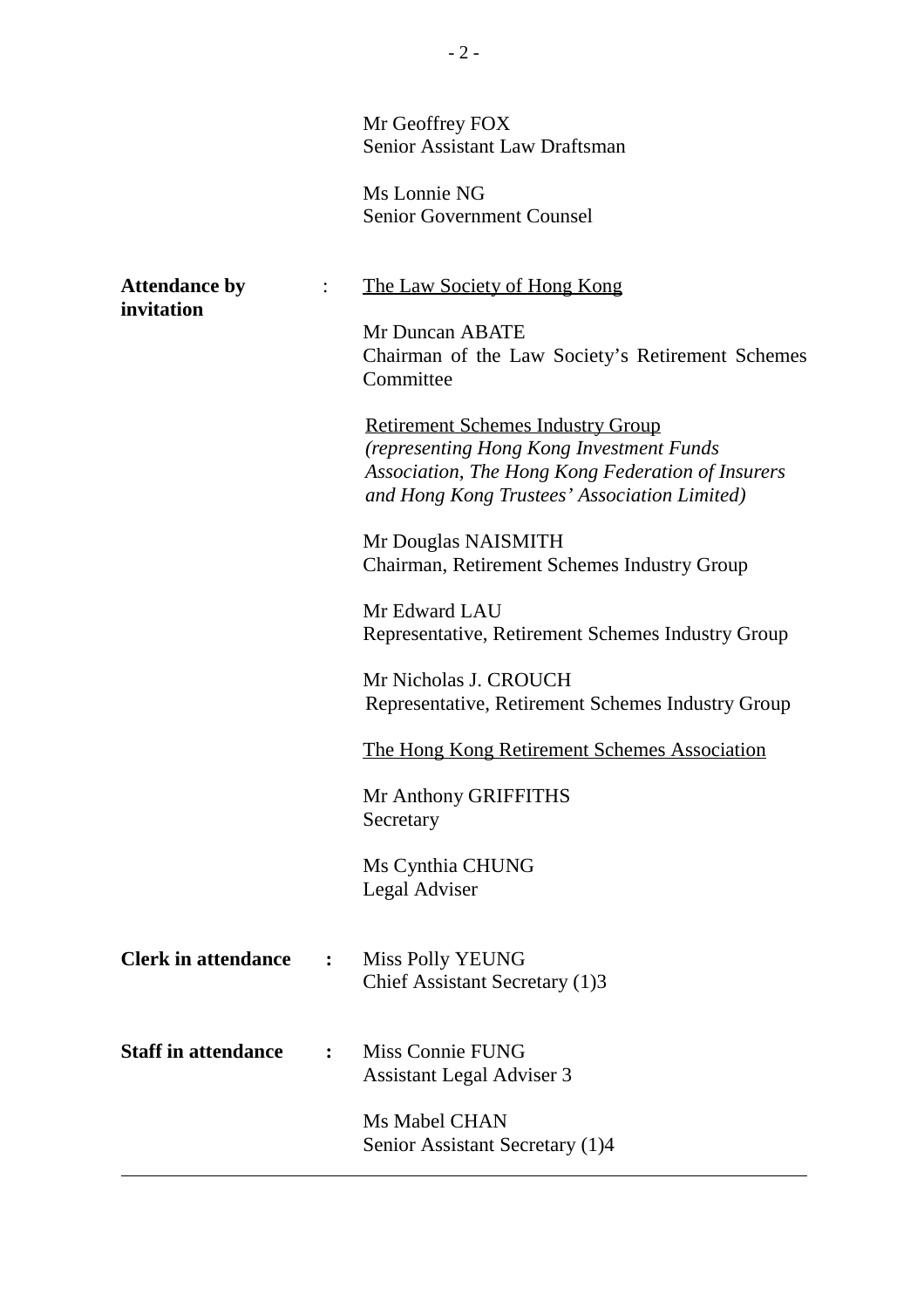**I Confirmation of minutes of meeting**

(LC Paper No. CB(1)111/01-02 - Minutes of meeting held on 19 September 2001)

The minutes of meeting held on 19 September 2001 was confirmed.

#### **II Meeting with deputations and the Administration**

| (LC Paper No. CB(3)683/00-01                                 | The Bill                              |
|--------------------------------------------------------------|---------------------------------------|
| Ref: G4/38C(2001)IX                                          | LegCo Brief                           |
| LC Paper No. LS98/00-01                                      | <b>Legal Service Division Report</b>  |
| LC Paper No. CB(1)732/00-01(06)<br>$\overline{\phantom{a}}$  | Discussion paper provided by the      |
|                                                              | Administration for the meeting of     |
|                                                              | the Financial Affairs Panel on        |
|                                                              | 7.3.2001                              |
| LC Paper No. CB(1)1460/00-01                                 | Minutes of the Financial Affairs      |
|                                                              | Panel meeting on 7.3.2001             |
| LC Paper No. CB(1)1739/00-01(02) -                           | Marked-up copy of the<br><b>Bill</b>  |
|                                                              | prepared by the Legal Service         |
|                                                              | Division                              |
| LC Paper No. CB(1)1739/00-01(03) -                           | Submission from the Law Society       |
|                                                              | of Hong Kong                          |
| LC Paper No. $CB(1)43/01-02(02)$<br>$\overline{\phantom{0}}$ | Submission from the Hong Kong         |
|                                                              | <b>Retirement Schemes Association</b> |
| LC Paper No. CB(1)43/01-02(03)                               | Submission<br>Retirement<br>from      |
|                                                              | <b>Schemes Industry Group</b>         |
| LC Paper No. CB(1)2152/00-01                                 | Submission from the Hong Kong         |
|                                                              | <b>Association of Banks</b>           |
| LC Paper No. $CB(1)43/01-02(01)$                             | Submission from the Deposit           |
|                                                              | <b>Taking Companies Association</b>   |
| LC Paper No. $CB(1)237/01-02(01)$<br>$\blacksquare$          | The Administration's consolidated     |
|                                                              | response to the comments raised by    |
|                                                              | the Hong Kong Association of          |
|                                                              | Banks, the Retirement Schemes         |
|                                                              | Industry Group, and the Hong          |
|                                                              | Kong<br>Retirement<br>Schemes         |
|                                                              | Association                           |
| LC Paper No. CB(1)2087/00-01(01) -                           | The Administration's response to      |
|                                                              | the comments raised by the Law        |
|                                                              | Society of Hong Kong                  |
| LC Paper No. LS12/01-02                                      | An information paper prepared by      |
|                                                              | the Legal Service Division on the     |
|                                                              | nature of powers proposed by          |
|                                                              | clauses 9, 10 and 11 of the           |
|                                                              | Provident<br>Mandatory<br>Fund        |
|                                                              | Schemes (Amendment) Bill 2001         |
| LC Paper No. $CB(1)29/01-02(01)$                             | The Administration's reply to issues  |
|                                                              |                                       |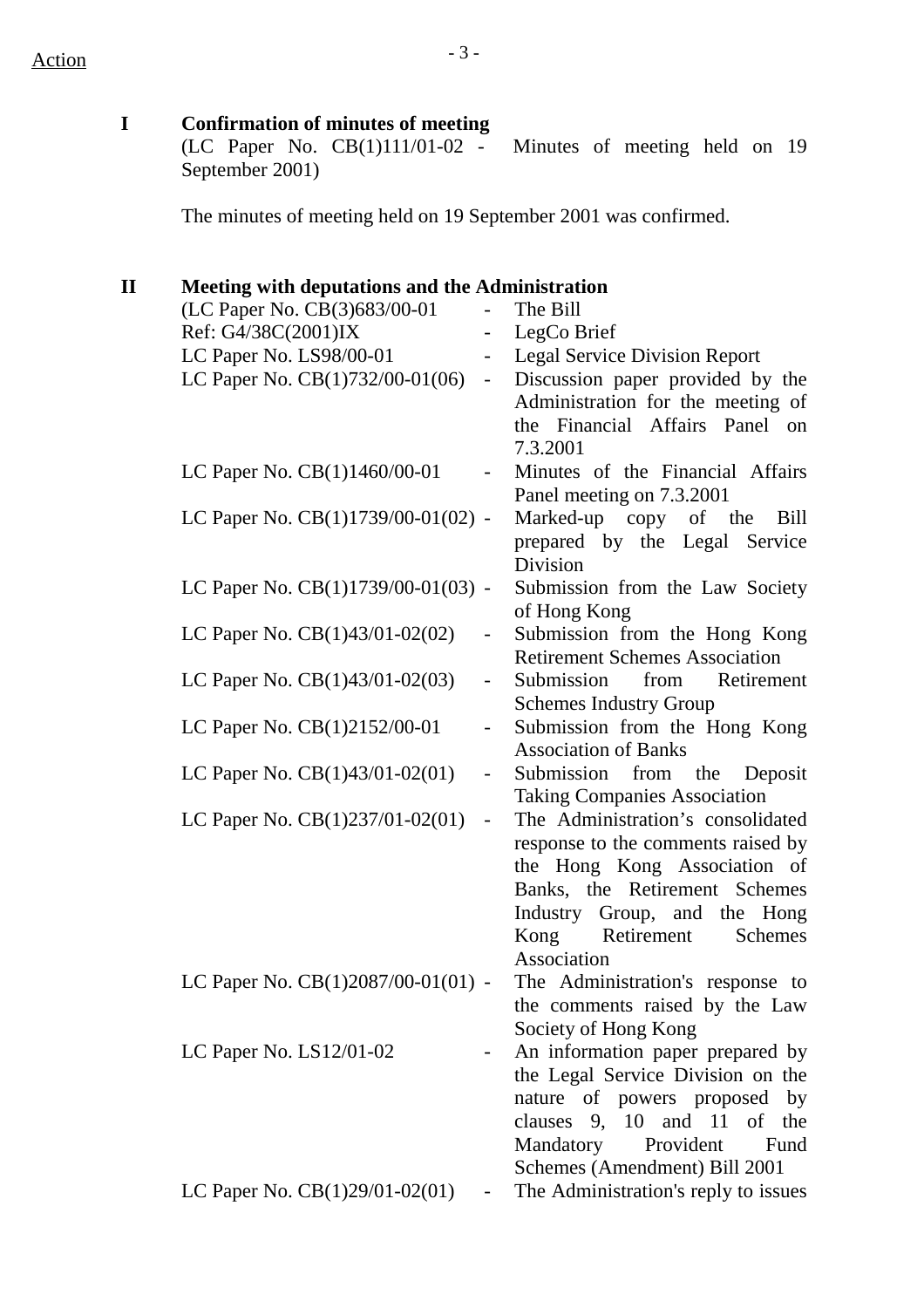$Action$ 

|                                                                  | arising from the Bills Committee<br>meeting on 19.9.2001 |
|------------------------------------------------------------------|----------------------------------------------------------|
| LC Paper No. $CB(1)2087/00-01(02)$ - Summary of comments/queries |                                                          |
|                                                                  | raised by the Legal Service                              |
|                                                                  | Division and the Administration's                        |
|                                                                  | response)                                                |

2. The Committee deliberated (Index of proceedings attached at **Annex A**).

3. Mr Bernard CHAN declared his interest as one of the service providers in the retirement schemes industry.

4. The Administration has undertaken to take the following actions: Admin

> Proposed power for the Mandatory Provident Fund Schemes Authority (MPFA) to impose additional conditions or amend existing ones on an approved trustee or a registered MPF scheme

- (a) Having regard to the concerns expressed by the attending deputations and some members, the Administration will consider amending the proposed provisions in clauses 9, 10 and 11 to the effect that the MPFA must exercise its power to impose additional conditions or amend existing ones on an approved trustee or a registered MPF scheme in a reasonable manner.
- (b) The Administration will provide a paper on the changes contemplated on existing conditions, as well as conditions which MPFA regard as outdated or difficult to be complied with by the service providers. The paper will also provide information on the policy considerations of the existing section 20 of the MPFS Ordinance, and whether it had been contemplated when the said section was enacted that future changes would be necessary for the conditions imposed on approved trustees and registered schemes.

Proposed section 2(a) (iv) and (x) on the definition of "governing rules" and "offering document"

- (c) The Administration will review the proposed definition of "governing rules" and "offering document" in the Bill so that depuations' concerns about the all-inclusive nature of the proposed definitions can be addressed.
- (d) To address concerns about monitoring by more than one authority for the same set of documents (offering documents), the Secretary for Financial Services will consider giving an assurance during the Second Reading debate of the Bill that dual monitoring will not arise.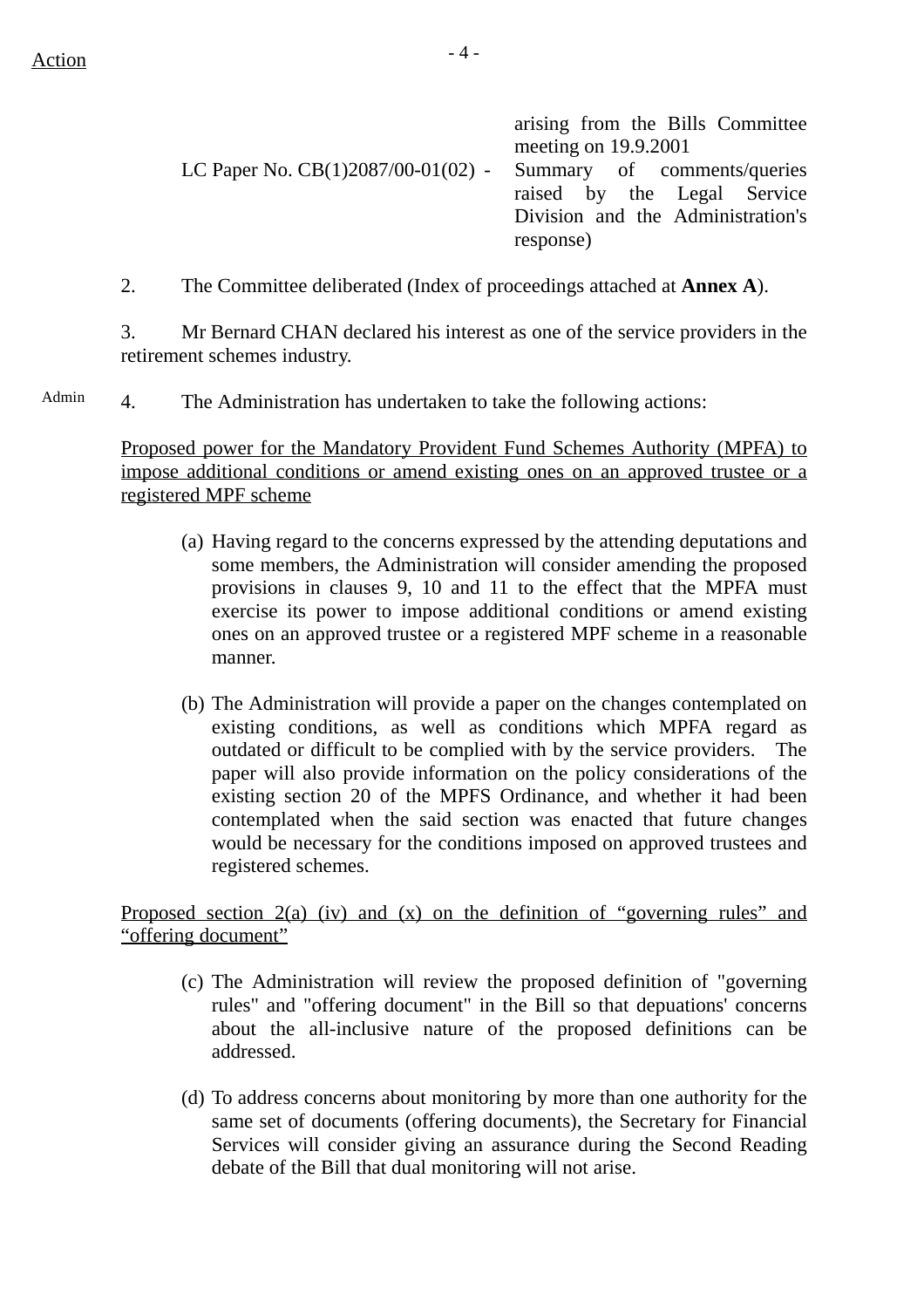The Law Society of Hong Kong's views on the proposed definition of "mandatory contribution", "voluntary contribution" and "preserved account"

(e) The Administration will consider the views and where necessary, introduce Committee Stage Amendments.

5. The Committee agreed to hold another meeting to continue discussion with the Administration.

(*Post-meeting note*: With the concurrence of the Chairman, the next meeting will be held on Monday, 10 December 2001, at 4:30pm in Conference Room A of the Legislative Council Building.)

#### **III Any other business**

6. There being no other business, the meeting ended at 12:36pm.

Legislative Council Secretariat 23 November 2001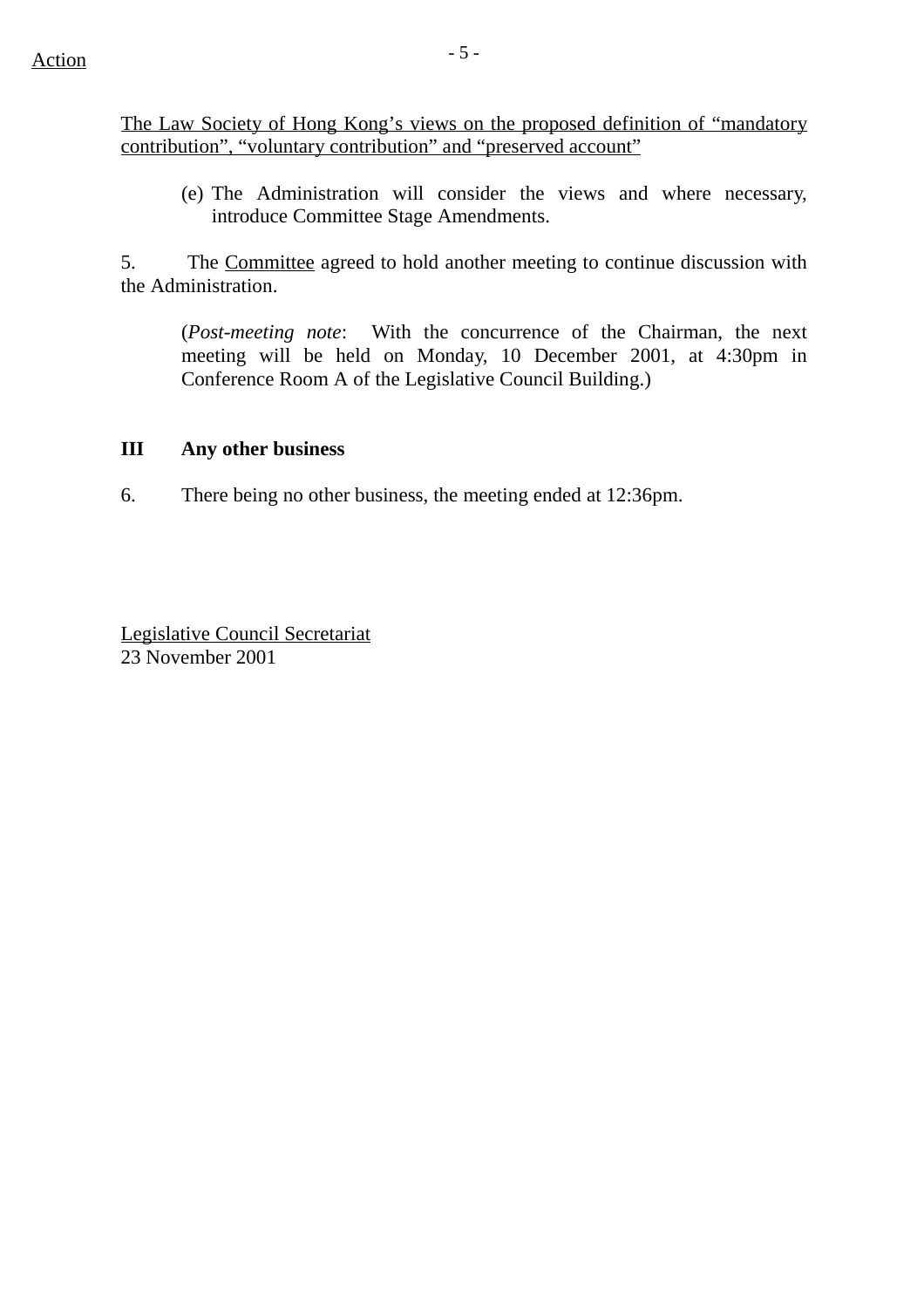#### **Annex A**

### **Proceedings of the meeting of the Bills Committee on Mandatory Provident Fund Schemes (Amendment) Bill 2001**

| on Tuesday, 13 November 2001, at 10:45 am          |
|----------------------------------------------------|
| in the Chamber of the Legislative Council Building |

| <b>Time</b>                                        | <b>Speaker</b>                                                   | Subject(s)                                                                                                                                                                                                                   | <b>Action</b><br>required |  |  |
|----------------------------------------------------|------------------------------------------------------------------|------------------------------------------------------------------------------------------------------------------------------------------------------------------------------------------------------------------------------|---------------------------|--|--|
| Agenda Item I - Confirmation of minutes of meeting |                                                                  |                                                                                                                                                                                                                              |                           |  |  |
| 000001-000317 Chairman                             |                                                                  | of<br>Confirmation<br>of<br>minutes<br>meeting held on 19 September<br>2001<br>Opening remarks                                                                                                                               |                           |  |  |
|                                                    | Agenda Item II - Meeting with deputations and the Administration |                                                                                                                                                                                                                              |                           |  |  |
|                                                    | 000318-001351 The Law Society of<br>Hong Kong                    | Mr.<br>- Presentation<br>by<br>Duncan<br><b>ABATE</b>                                                                                                                                                                        |                           |  |  |
| 001352-002039                                      | The<br>Hong<br>Retirement<br>Schemes<br>Association              | Kong-Presentation<br>by<br>Mr<br>Anthony<br><b>GRIFFITHS</b>                                                                                                                                                                 |                           |  |  |
| 002040-002629                                      | Retirement<br><b>Industry Group</b>                              | Schemes - Presentation by Mr Edward LAU                                                                                                                                                                                      |                           |  |  |
| 002630-002641                                      | Chairman                                                         | Inviting Administration's response                                                                                                                                                                                           |                           |  |  |
| 002642-002905                                      | Admin                                                            | Proposed section 2(a) (iv) & (x) of Admin<br>the Bill would be reviewed<br>The<br>powers of Mandatory<br>Provident Fund Schemes Authority<br>(MPFA) under Clauses 9, 10, 11<br>should be exercised in a reasonable<br>manner |                           |  |  |
| 002906-003121                                      | <b>MPFA</b>                                                      | Justification for empowering MPFA<br>to impose new conditions/amend<br>existing conditions under Clauses 9,<br>10, 11 and the implications of the<br>proposed provisions on the industry<br>and on scheme members            |                           |  |  |
|                                                    | 003122-003259 Mr Bernard CHAN                                    | ditto                                                                                                                                                                                                                        |                           |  |  |
| 003300-003322                                      | Chairman                                                         | ditto                                                                                                                                                                                                                        |                           |  |  |
| 003323-003357                                      | Schemes-<br>Retirement<br><b>Industry Group</b>                  | ditto                                                                                                                                                                                                                        |                           |  |  |
| 003357-003534                                      | <b>MPFA</b>                                                      | ditto                                                                                                                                                                                                                        |                           |  |  |
| 003535-003714                                      | Mr James<br>TIEN Pei-<br>chun                                    | ditto                                                                                                                                                                                                                        |                           |  |  |
| 003716-003928                                      | Admin                                                            | ditto                                                                                                                                                                                                                        |                           |  |  |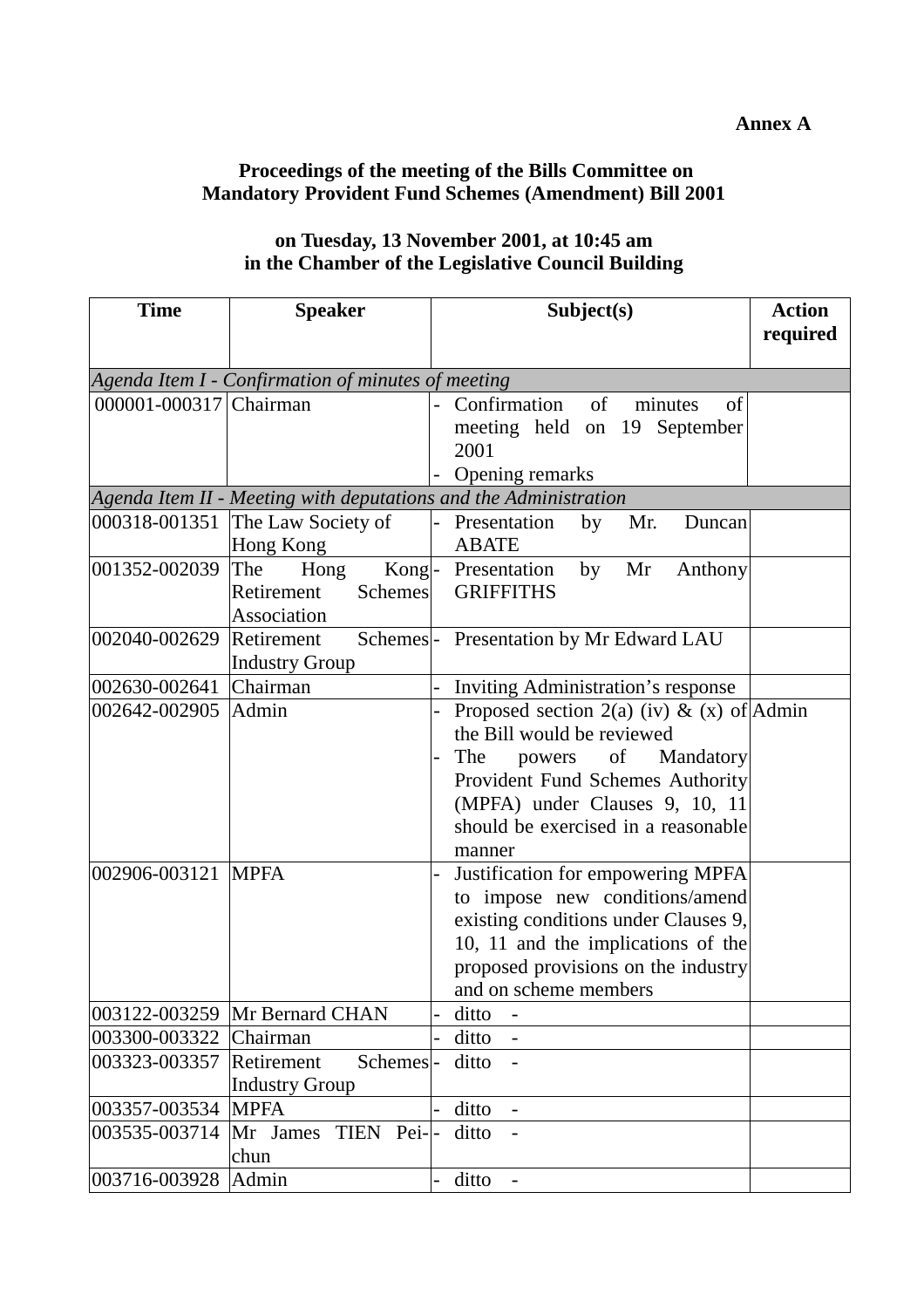| <b>Time</b>         | <b>Speaker</b>                         | Subject(s)                                   | <b>Action</b><br>required |
|---------------------|----------------------------------------|----------------------------------------------|---------------------------|
|                     | 003929-004030 Mr James TIEN Pei- ditto |                                              |                           |
|                     | chun                                   |                                              |                           |
| 004031-004145       | Admin                                  | ditto                                        |                           |
| 004146-004233       | <b>MPFA</b>                            | ditto                                        |                           |
|                     | 004234-004314 Mr James TIEN Pei-       | ditto                                        |                           |
|                     | chun                                   |                                              |                           |
| 004315-004451       | Admin                                  | ditto                                        |                           |
|                     | 004452-004714   Miss Margaret NG       | ditto -                                      |                           |
| 004715-005000       | The<br>Hong<br>$Kong$ -                | ditto<br>$\overline{a}$                      |                           |
|                     | Retirement<br><b>Schemes</b>           |                                              |                           |
|                     | Association                            |                                              |                           |
| 005001-005139       | Schemes  - ditto<br>Retirement         |                                              |                           |
|                     | <b>Industry Group</b>                  |                                              |                           |
|                     | 005140-005236   Miss Margaret NG       | ditto                                        |                           |
| 005236-005244       | Hong<br>Kong-<br>The                   | ditto<br>$\sim$                              |                           |
|                     | <b>Schemes</b><br>Retirement           |                                              |                           |
|                     | Association                            |                                              |                           |
| 005245-005317       | Miss Margaret NG                       | Existing section 20 of the MPFS<br>Ordinance |                           |
| 005318-005613       | Admin                                  | To provide information on the Admin          |                           |
|                     |                                        | background for existing section 20           |                           |
|                     |                                        | Applicability of the enforcement             |                           |
|                     |                                        | power under sections $39(1)$ , $40(1)$       |                           |
|                     |                                        | and $46(a)$ of Cap.1                         |                           |
|                     |                                        | Exercise of proposed powers under            |                           |
|                     |                                        | Clauses $9, 10,$<br>11<br>must<br>be         |                           |
|                     |                                        | reasonable and proportionate                 |                           |
|                     | 005614-005754 Miss Margaret NG         | ditto-                                       |                           |
|                     | 005755-005954 Hon SIN Chung-kai        | Approval for<br>trustees<br>and              |                           |
|                     |                                        | registration of MPF schemes not              |                           |
|                     |                                        | subject to any time limit<br><b>or</b>       |                           |
|                     |                                        | requirement for renewal                      |                           |
| 005955-010142 Admin |                                        | ditto                                        |                           |
| 010143-010331       | Mr. SIN Chung-kai                      | ditto                                        |                           |
| 010332-010426       | Retirement<br>Schemes-                 | ditto                                        |                           |
|                     | <b>Industry Group</b>                  |                                              |                           |
| 010427-010459       | Kong-<br>The<br>Hong                   | ditto                                        |                           |
|                     | Retirement<br><b>Schemes</b>           |                                              |                           |
|                     | Association                            |                                              |                           |
| 010500-010600       | Admin                                  | ditto                                        |                           |
|                     | 010601-010634 Mr Bernard CHAN          | ditto                                        |                           |
| 010635-010814       | Mr LEE Cheuk-yan                       | Possible consequences/effects<br>on          |                           |
|                     |                                        | employers and employees if the               |                           |
|                     |                                        | proposed<br>amendments<br>under              |                           |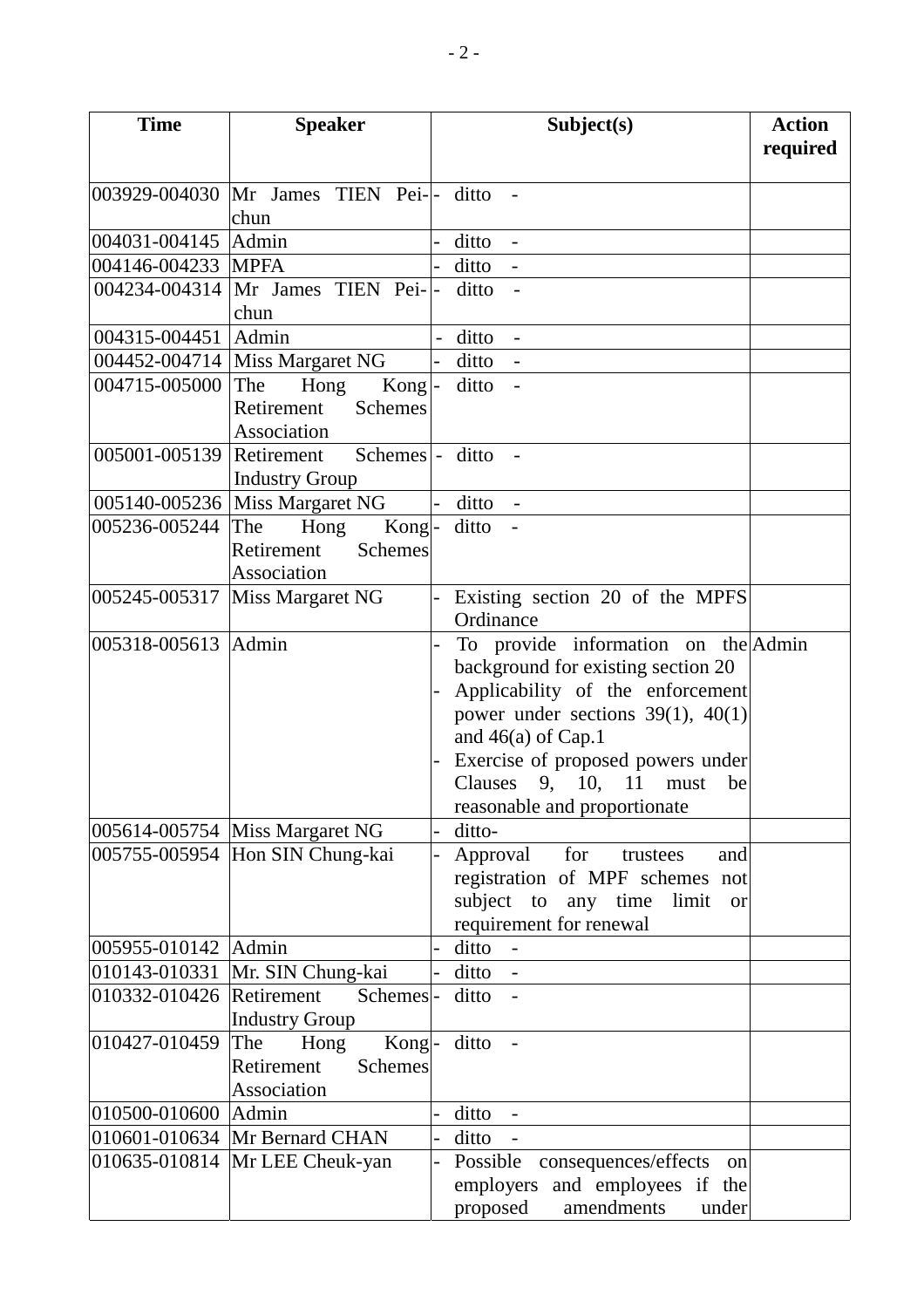| <b>Time</b><br><b>Speaker</b> |                                |                          | Subject(s)                                  | <b>Action</b><br>required |
|-------------------------------|--------------------------------|--------------------------|---------------------------------------------|---------------------------|
|                               |                                |                          | Clauses<br>10,<br>11<br>9,<br>were          |                           |
|                               |                                |                          | deferred/dropped                            |                           |
| 010815-011009                 | Admin                          |                          | ditto                                       |                           |
| 011110-011126                 | Chairman                       |                          | ditto                                       |                           |
| 011127-011327                 | Schemes-<br>Retirement         |                          | ditto                                       |                           |
|                               | <b>Industry Group</b>          |                          |                                             |                           |
| 011328-011423                 | Law Society of Hong-           |                          | ditto                                       |                           |
|                               | Kong                           |                          |                                             |                           |
| 011424-011429                 | Chairman                       |                          | ditto                                       |                           |
| 011430-011559                 | Mr Andrew CHENG-               |                          | Feasibility of withdrawing Clause           |                           |
|                               | Kar-foo                        |                          | 18 from the Bill                            |                           |
|                               |                                |                          | Possible inconsistency in standards         |                           |
|                               |                                |                          | adopted for reserves necessary to           |                           |
|                               |                                |                          | provide investment guarantees for           |                           |
|                               |                                |                          | guaranteed funds                            |                           |
| 011600-011809                 | The<br>Hong<br>Kong-           |                          | ditto                                       |                           |
|                               | Retirement<br><b>Schemes</b>   |                          |                                             |                           |
|                               | Association                    |                          |                                             |                           |
| 011810-011915                 | Retirement<br>Schemes-         |                          | ditto<br>$\overline{\phantom{a}}$           |                           |
|                               | <b>Industry Group</b>          |                          |                                             |                           |
| 011916-011932                 | Mr Andrew CHENG- ditto         |                          |                                             |                           |
| 011933-012147                 | Kar-foo<br>Admin               |                          | Intent of Clause 18                         |                           |
| 012148-012153                 | CHENG-<br>Mr Andrew            |                          | ditto                                       |                           |
|                               | Kar-foo                        |                          |                                             |                           |
| 012154-012722                 | Admin                          |                          | ditto                                       |                           |
| 012723-012726 Chairman        |                                |                          | Inviting members' response                  |                           |
|                               | 012727-012759 Miss Margaret NG |                          | Variations contemplated by the Admin        | to                        |
|                               |                                |                          | Administration if Clauses 9, 10, 11 provide |                           |
|                               |                                |                          | of the Bill were enacted                    | information               |
| 012800-012855                 | <b>MPFA</b>                    |                          | ditto                                       |                           |
| 012856-013017                 | Miss Margaret NG               |                          | ditto                                       |                           |
| 013018-013023                 | <b>Chairman</b>                |                          | ditto                                       |                           |
| 013024-013138                 | Admin                          |                          | Response to the comments raised Admin       |                           |
|                               |                                |                          | by members at this meeting                  |                           |
| 013139-013201                 | Chairman                       |                          | Inviting ALA3 to advise on the              |                           |
|                               |                                |                          | nature of powers proposed<br>by             |                           |
|                               |                                |                          | Clauses 9, 10, and 11 of the Bill           |                           |
| 013202-013457                 | ALA3                           | $\overline{\phantom{0}}$ | ditto                                       |                           |
| 013458-013552                 | Miss Margaret NG               |                          | Applicability of Cap.1 to MPFS              |                           |
|                               |                                |                          | Ordinance                                   |                           |
| 013553-013911                 | ALA3                           |                          | ditto                                       |                           |
| 013912-013931                 | Miss Margaret NG               |                          | ditto<br>$\overline{\phantom{a}}$           |                           |
| 013932-014024                 | ALA3                           |                          | ditto<br>$\overline{\phantom{a}}$           |                           |